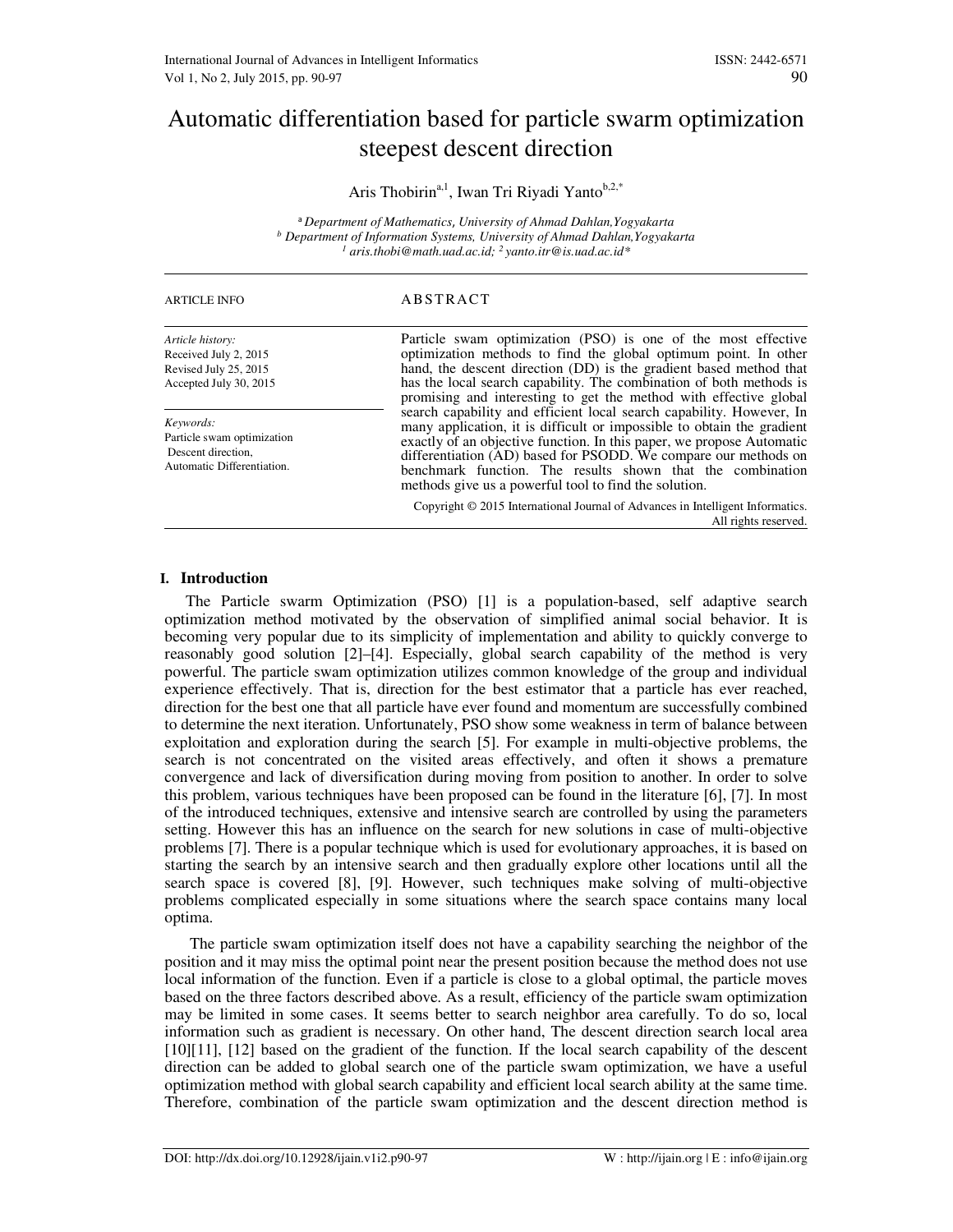promising and interesting approach. However, The descent direction method requires the gradient that is the first derivative of the function. In many application, it is difficult or impossible to obtain the gradient exactly of an objective function. In order to overcome the drawback, the Automatic Differentiation [13] is introduced. It is upcoming technology which provides software for automatic computation of derivatives of a general function provided by the user. Automatic Differentiation is also called computation differentiation or algorithmic differentiation [13], [14]. The idea is that basic derivative rules from calculus, such as the chain rule, can be implemented in a numerical environment.

### **II. Related Works**

#### *A. Descent Direction*

The optimization problem is to find a optimum point of an objective function  $f(x) \in R^n$  with an adjustable *n* dimension parameter vector  $x \in R^n$ . The steepest descent method (also called Cauchy's method or gradient method) is one of the oldest and simplest procedures for minimization of a real function defined on  $R<sup>n</sup>$  [10][11], [12], [15]. It is also the departure point for many other more sophisticated optimization procedures. The iteration is given as follows:

$$
x(t+1) = x(t) + a(t)d(t), \quad t = 0,1,... \tag{1}
$$

where  $d(t)$  is a descent direction  $a(t)$  is a scalar of step length. The gradient vector of a function points towards the direction in which locally the function is increasing the most rapidly. A natural choice for the descent direction is to use the negative gradient direction. The function is changing most rapidly in this direction, it is known as the steepest descent direction [10], the direction is defined as follows:

$$
d(t) = -\nabla f(x(t))
$$
 (2)

#### *B. Particle Swam Optimization*

Particle Swarm Optimization (PSO) [1] is a population-based, self adaptation search optimization method motivated by the observation of simplified animal behaviors. PSO searches for optimal solution via collaborating with individuals within a swarm of population. Each individual, called Particle or Agent is made of two parts, the position and velocity. For an  $n_{\text{u}}$  dimensional problem and a swarm of  $m$  particles, the  $i<sup>th</sup>$  particle's position and velocity, in general, are denoted as  $x_i[x_{i1}, x_{i2}, ..., x_{in}]^T$  and  $V_i = [V_{i1}, V_{i2}, ..., V_{in}]^T$  for  $i = 1, 2, ..., m$ , respectively. Consider on the inertia weight PSO, the algorithm of the particle swarm optimization is described as follows:

$$
x_i(t+1) = x_i(t) + V_i(t+1)
$$
 (3)

where

$$
V_i(t + 1) = \chi \left( \omega V_i(t) + \phi_1(p(t) - x_i(t)) + \phi_2(g(t) - x_i(t)) \right)
$$
\n(4)

The parameter vector  $x_i(t)$  denote an estimator of the optimum point at the  $t^{th}$  iteration.  $V_i(t)$  is called a velocity vector, that is, a modifying vector for the parameter vector (momentum for the next iteration).  $p(t)$  is the best estimator that this particle has ever reached.  $g(t)$  is the best one that all the particles have ever found until the  $t^{th}$  iteration.  $p(t)$  and  $g(t)$  are called personal best and global best, respectively. The coefficient  $\phi_1$  and  $\phi_2$  are two positive random number in a certain range using uniform distribution with upper limitation to decide a balance between the individual best estimator and the swarm best one.  $\omega$  denotes a coefficient to adjust the effect of the inertia and  $\chi$  is a gain coefficient for the update.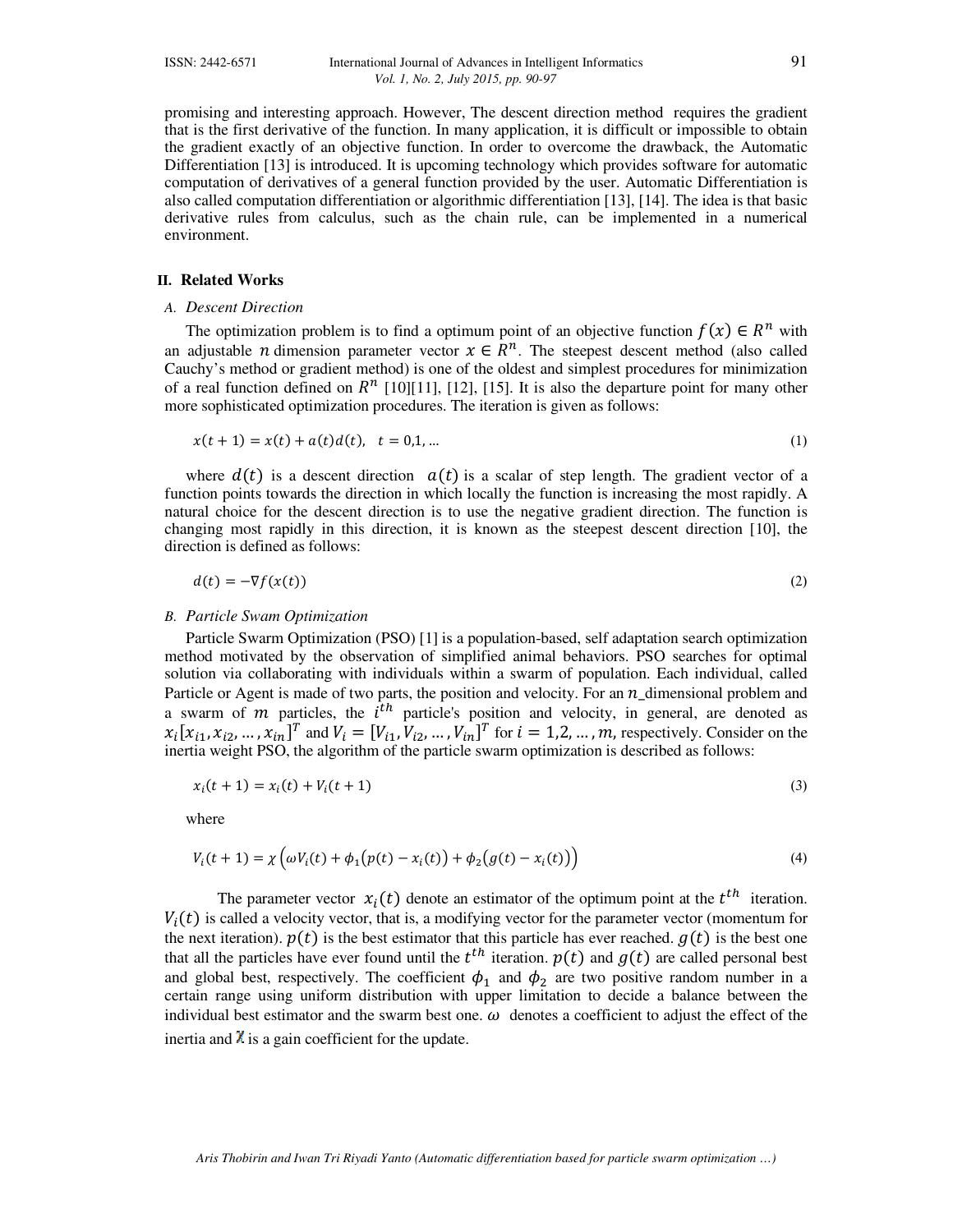#### **III. Basic of Automatic differentiation**

Automatic differentiation (AD) [13] is a set of techniques for transforming a program that calculates numerical values of a function, into a program which calculates numerical values for derivatives of that function with about the same accuracy and efficiency as the function values themselves [14]. The basic process of AD is to take the text of a program (called the underlying program) which calculates a numerical value, and to transform it into the text of program (called the transformed program) which calculates the desired derivative values. The transformed program carries out these derivative calculations by repeated use of the chain rule from elementary calculus, but applied to floating point numerical values rather than to symbolic expressions [14]. AD is a chain-rule-based technique for evaluating the derivatives with respect to the input variables of functions defined by a high-level language computer program. AD has two basic modes of operations, the forward mode and the reverse mode. Suppose that  $f$  as in [14] is an underlying program which takes *n* independent variables  $x_i$  as inputs, and produce *m* dependent variables  $y_i$  as outputs, and the Jacobean  $\vec{J} = f' = \partial y_i / \partial x_j$  given particular values for  $x_i$ , want to be obtained. The forward mode associates with each floating point program variable  $\nu$  a vector  $\dot{\nu}$  of floating point derivatives value. Conceptually, the case is when each dot vector  $\dot{v}$  contains one component for each independent variable  $x_i$  and component *i* contains the corresponding derivatives  $\partial v/\partial x_i$ , so that  $\dot{v} = \nabla_x v$ . The reverse mode associates with each floating point program variable v a vector  $\bar{\nu}$  of floating point derivatives values. Conceptually, the case is when each of these bar vector contains one component for each dependent variable, and component  $i$  contains the corresponding derivative  $\partial y_i/\partial v$ , so that  $\bar{v} = D_v y$ [14].

# **IV. Proposed approach**

Global optimal can be obtained using the particle swarm optimization. However, since the particle swarm optimization itself does not have a capability searching the neighbor of the position and it may miss the optimal point near the present position. Thus, efficiency of the particle swarm optimization may be limited in some cases. The Steepest descent direction method search only local area rapidly. If the local method of steepest descent direction can be added to the global search of the particle swarm optimization, a useful optimization method with good global search capability and efficient local search ability at the same time will be gotten. In this paper, we propose some schemes of combinations the particle swarm optimization with the steepest descent direction by automatic differentiation consider to the minimization problem.

#### *A. Case 1*

The particle swarm optimization with the the steepest descent direction is combined directly that is the velocity (momentum) of PSO use the steepest descent direction term. The steepest descent direction is used to change the direction of modification. The equation is defined as follows:

$$
V_i(t+1) = \chi\left(-\alpha \nabla f(x(t)) + \phi_1(p(t) - x_{i(t)}) + \phi_2(g(t) - x_{i(t)})\right)
$$
\n(5)

In this scheme, all individuals have the same characteristics since the gradient is applied for all particles.

*B. Case 2* 

If the best particle is close to the global minimum, and this is likely, the best particle had better search neighbor of the present point carefully. Then, modification based on the original particle swarm optimization is not suitable for this particle. The gradient type of method is suitable. Therefore, The steepest descent direction are applied only to the best particle. All the other individuals are updated by the ordinary particle swarm optimization.

#### *C. Case 3*

The particle swarm optimization and the steepest descent direction are mixed. That is, in every iteration, half of individuals in the population are updated by the particle swarm optimization, left half particles are modified only by the steepest descent direction. All the individuals select the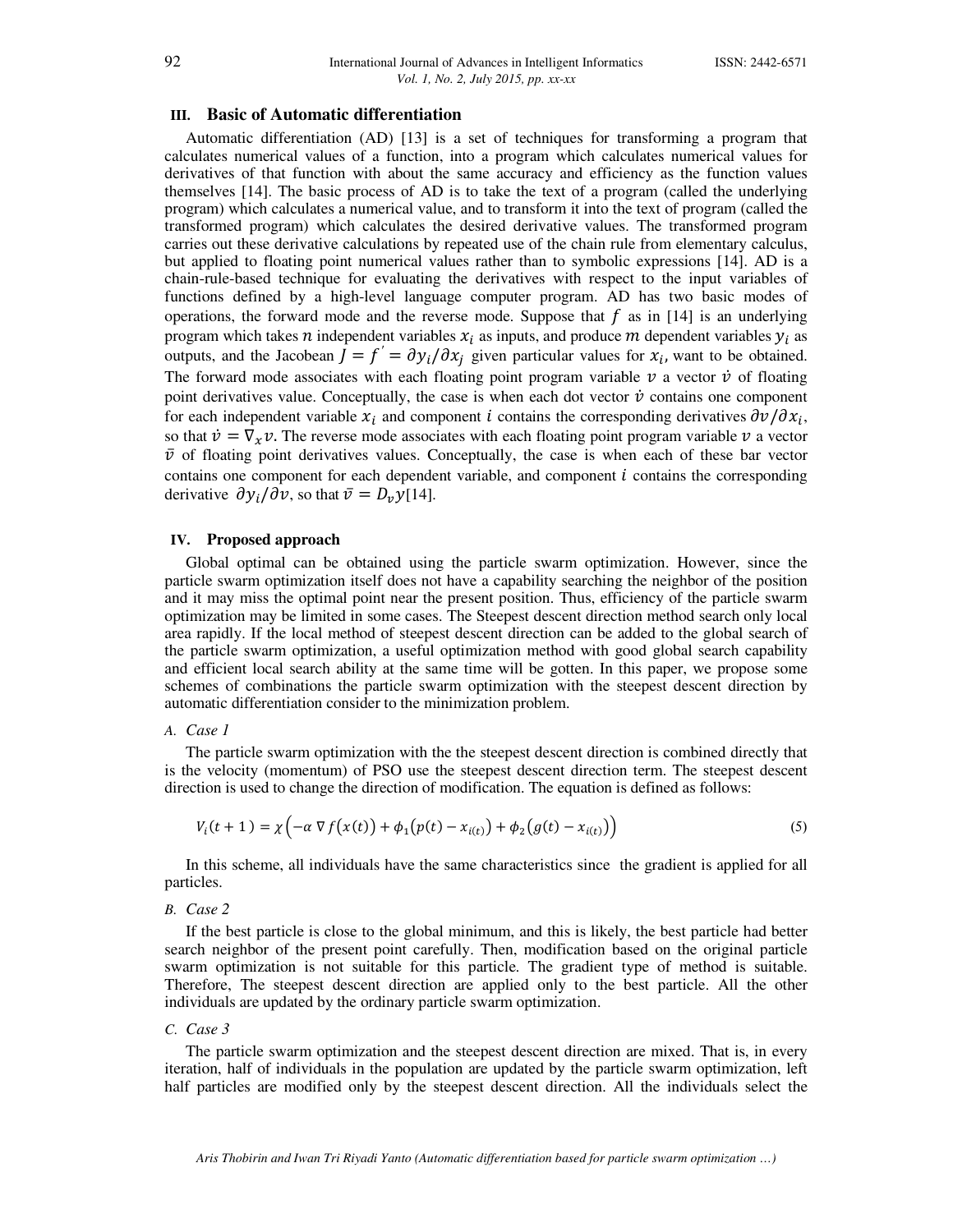particle swarm optimization or the steepest descent direction randomly with probability of 0.5 in every iteration.

#### *D. Case 4*

Basically, we use the scheme 3. However, the best individual is updated only by the steepest descent direction since the best particle has a good chance to be a neighbor of a global minimum.

#### **V. Comparison**

In order to evaluate performance of these algorithms, The benchmark functions are used. These functions have their inherent characteristics about local minimum or slope. The algorithm are implemented in MATLAB version 7.6.0.324 (R2008a). They are executed sequentially on a processor Intel Core 2 Duo CPUs. The total main memory is 1G and the operating system is Windows XP Professional SP3. Comparisons are carried out for ten-dimensional case, that is,  $n =$ 10 for all test functions. 30 particles are included in the population. Change of average means that an average of the best particle in 30 particles at the iteration for 20 trials are shown.

Table 1. The parameter setting for experimental of bencmarks function

| U | м. | $\ddot{\phantom{a}}$ | ω   | $\alpha$ <sup>ee</sup> $\alpha$ <sup>r</sup><br>all case<br>u<br>v.ı |
|---|----|----------------------|-----|----------------------------------------------------------------------|
|   |    |                      | ∪., |                                                                      |

#### *A. Rastrigin function*

The Rastrigin function is described as follows;

$$
f(x) = 10n + \sum_{i=1}^{n} x_i^2 - 10 \cos 2\pi x_i
$$
 (6)

Fig. 1 is the shape of this function for 2 demission case. As shown in the figure 1, this function contains many local minimum points. It is generally difficult to find a global minimum using the gradient type of the method. It is difficult also for the particle swarm optimization to cope with the function. The value of the global minimum of the function is 0. Using the setting are given in the Table 1. we compare these four methods and the ordinary particle swarm optimization. The results of the change of the best particle for Rastrigin function are given in Fig. 2. Fig. 2 shows that the scheme 1 and 3 have better performance.



Fig. 1. Rastrigin function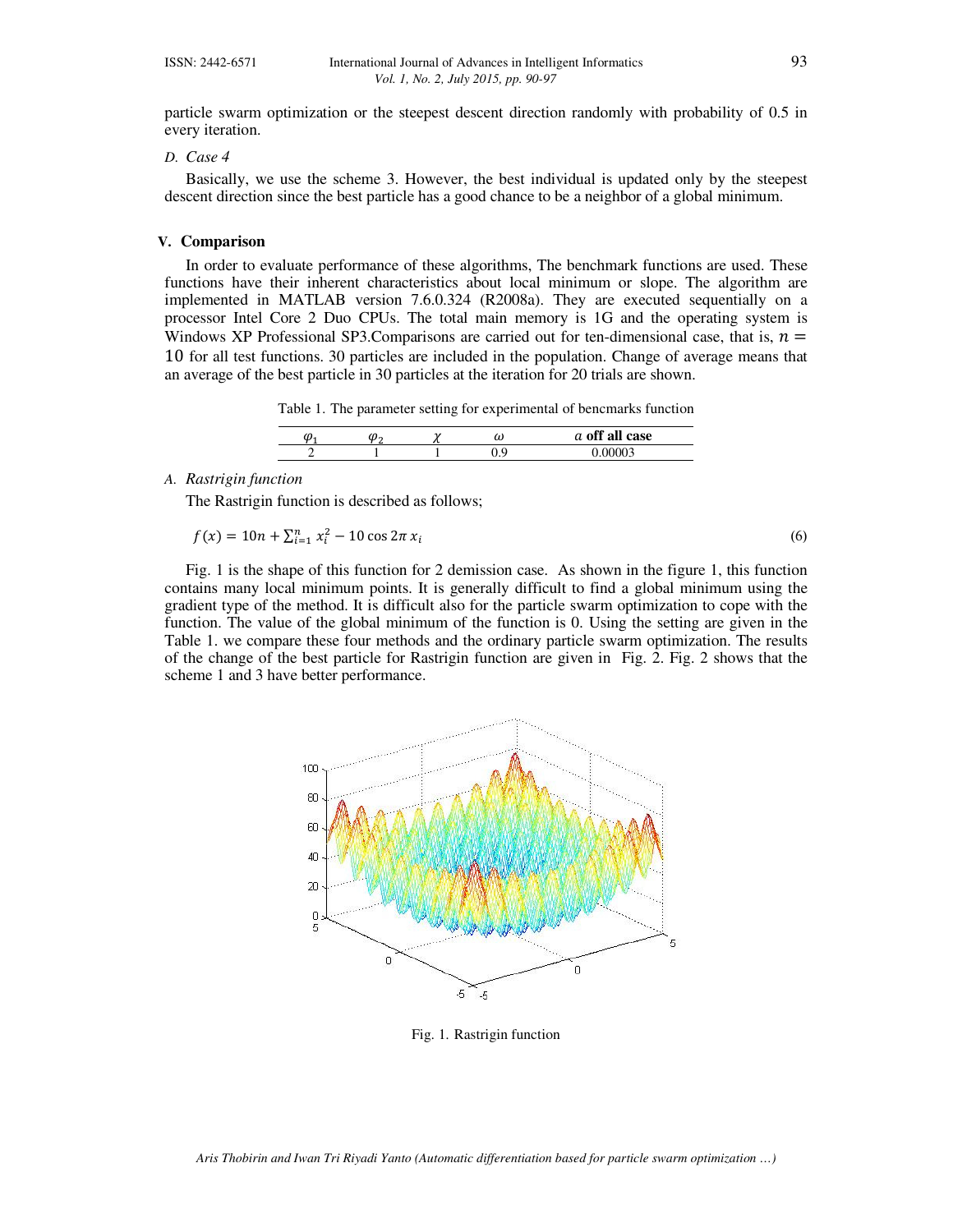

Fig. 2. Change of the best particle for rastrigin function

# *B. Rosenbrock's valley function*

The Rosenbrock's valley is a classic optimization problem,also known as banana function. The function has the following definition.

$$
f(x) = \sum_{i=1}^{n-1} 100(x_{i+1} - x_i^2)^2 + (1 - x_i)^2
$$
\n(7)

Fig. 3 is the shape of this function for 2 demission case. Using the setting are given in the Table 1, we can see that scheme 2, 3 and 4 match for this function as in Fig. 4.



Fig. 3. Rosenbrock's valley function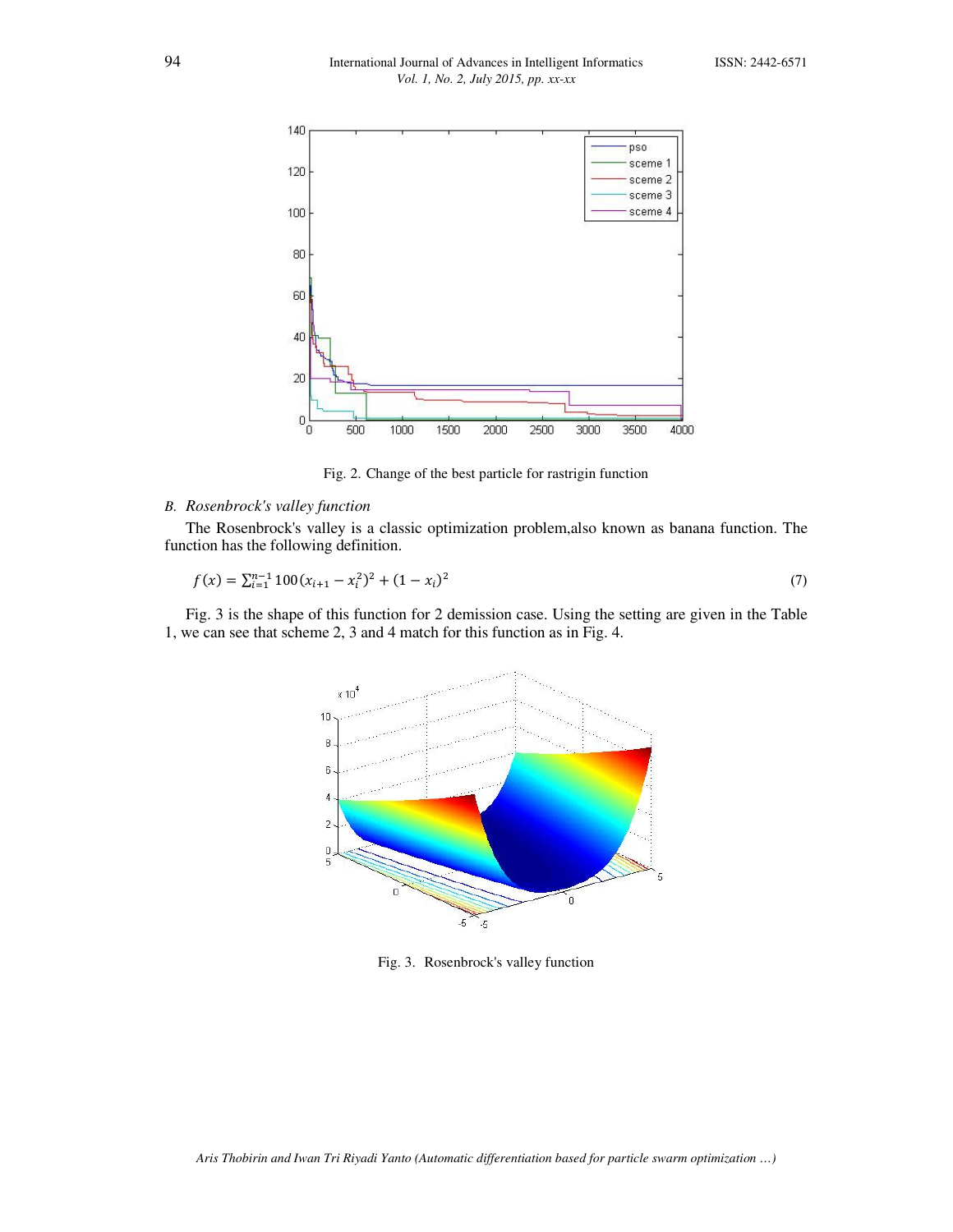

Fig. 4. Change of the best particle for Rosenbrock's valley function

# *C.* 2  *minima function*

The  $2^n$  minima function is described as follows:

$$
f(x) = \sum_{i=1}^{n} x_i^4 - 16x_i^2 + 5x_i
$$
 (8)

Fig. 5 is the shape of this function for 2 demission case. The function has some local minimum points and relatively flat bottom. The value of the global minimum of the function is -783.32. Using the setting are given in the Table 1, The comparison results for  $2^n$  minima function are given in Fig. 6. It seems that scheme 3 and 4 have good performance for this function.



Fig. 5.  $2^n$  minima function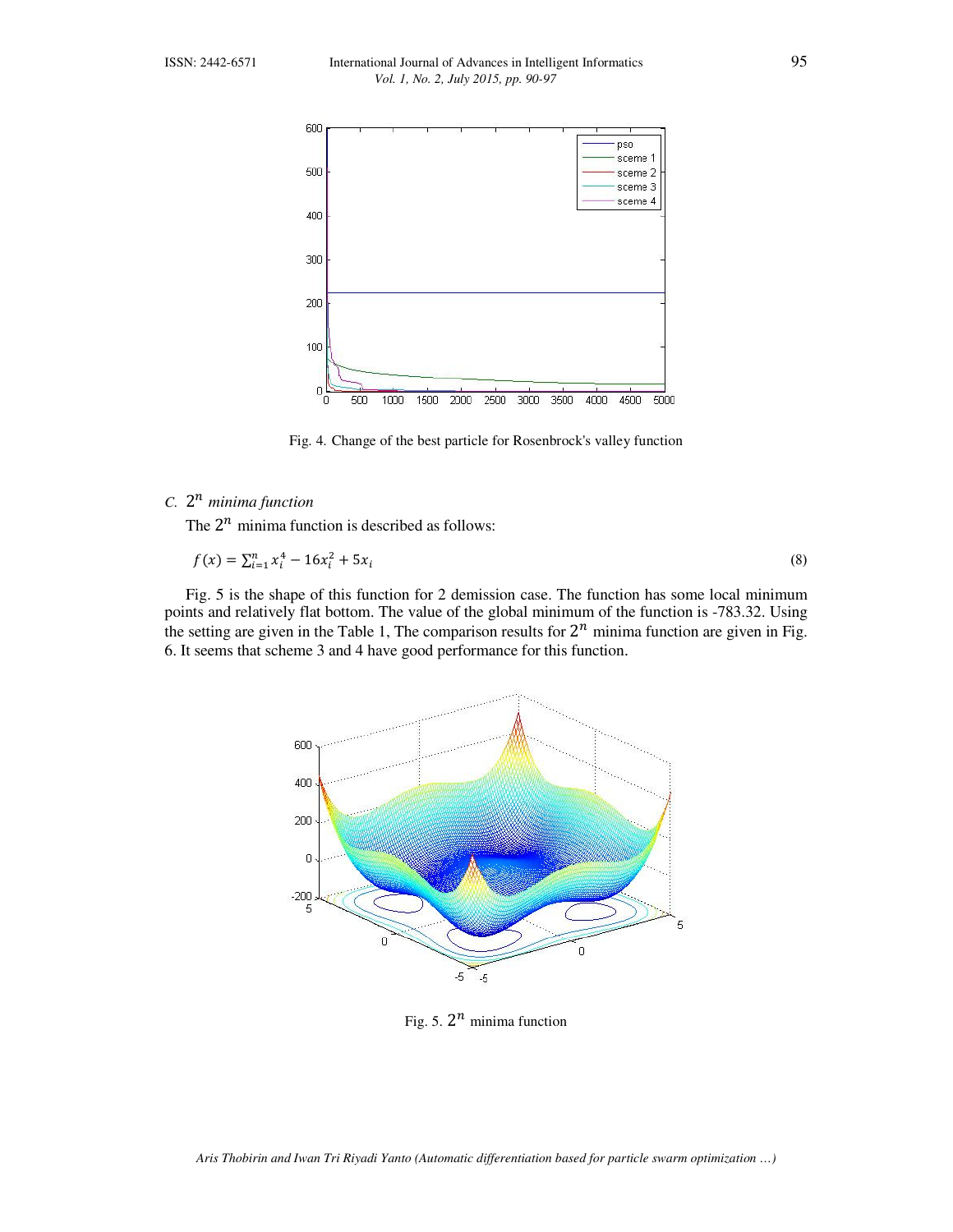

Fig. 6. Change of the best particle for  $2^n$  minima function function

#### VI. **Conclusion**

In this paper, we have proposed an combination of particle swarm optimization method and gradient methods to solve global optimization problem. The both methods are combined directly in forth's schemes. Further, we compare our methods on benchmark function. The results shown that the combination methods give us a powerful tool to find the solution.

#### **References**

- [1] J. Kennedy and R. Eberhart, "Particle swarm optimization," in Proceedings of ICNN'95 International Conference on Neural Networks, vol. 4, pp. 1942–1948.
- [2] H. Shen, X. Peng, J. Wang, and Z. Hu, "A Mountain Clustering Based on Improved PSO Algorithm," in Advances in Natural Computation SE - 58, vol. 3612, L. Wang, K. Chen, and Y. Ong, Eds. Springer Berlin Heidelberg, 2005, pp. 477–481.
- [3] Q. Li, Z. Shi, J. Shi, and Z. Shi, "Swarm Intelligence Clustering Algorithm Based on Attractor," Intelligence, no. 60435010, pp. 496–504, 2005.
- [4] R. Eberhart and J. Kennedy, "A new optimizer using particle swarm theory," MHS'95. Proc. Sixth Int. Symp. Micro Mach. Hum. Sci., pp. 39–43, 1995.
- [5] E. Cuevas, A. Echavarría, and M. Ramírez-Ortegón, "An optimization algorithm inspired by the States of Matter that improves the balance between exploration and exploitation," Appl. Intell., vol. 40, no. 2, pp. 256–272, 2014.
- [6] B. Ostadmohammadi Arani, P. Mirzabeygi, and M. Shariat Panahi, "An improved PSO algorithm with a territorial diversity-preserving scheme and enhanced exploration–exploitation balance," Swarm Evol. Comput., vol. 11, no. 0, pp. 1–15, Aug. 2013.
- [7] S. F. Adra and P. J. Fleming, "Diversity Management in Evolutionary Many-Objective Optimization," IEEE Trans. Evol. Comput., vol. 15, no. 2, pp. 183–195, Apr. 2011.
- [8] M. Črepinšek, S.-H. Liu, and M. Mernik, "Exploration and exploitation in evolutionary algorithms," ACM Comput. Surv., vol. 45, no. 3, pp. 1–33, Jun. 2013.
- [9] I. Paenke and J. Branke, "Balancing Population- and Individual-Level Adaptation in Changing Environments," Adapt. Behav., vol. 17, no. 2, pp. 153–174, Mar. 2009.
- [10] M. A. Bhatti, Practical Optimization Methods. New York, NY: Springer New York, 2000.
- [11] L. M. Graña Drummond and B. F. Svaiter, "A steepest descent method for vector optimization," J. Comput. Appl. Math., vol. 175, no. 2, pp. 395–414, 2005.
- [12] R. Burachik, L. M. Graña Drummond, a. N. Iusem, and B. F. Svaiter, "Full convergence of the steepest descent method with inexact line searches," Optimization, vol. 32, no. 2, pp. 137–146, 1995.